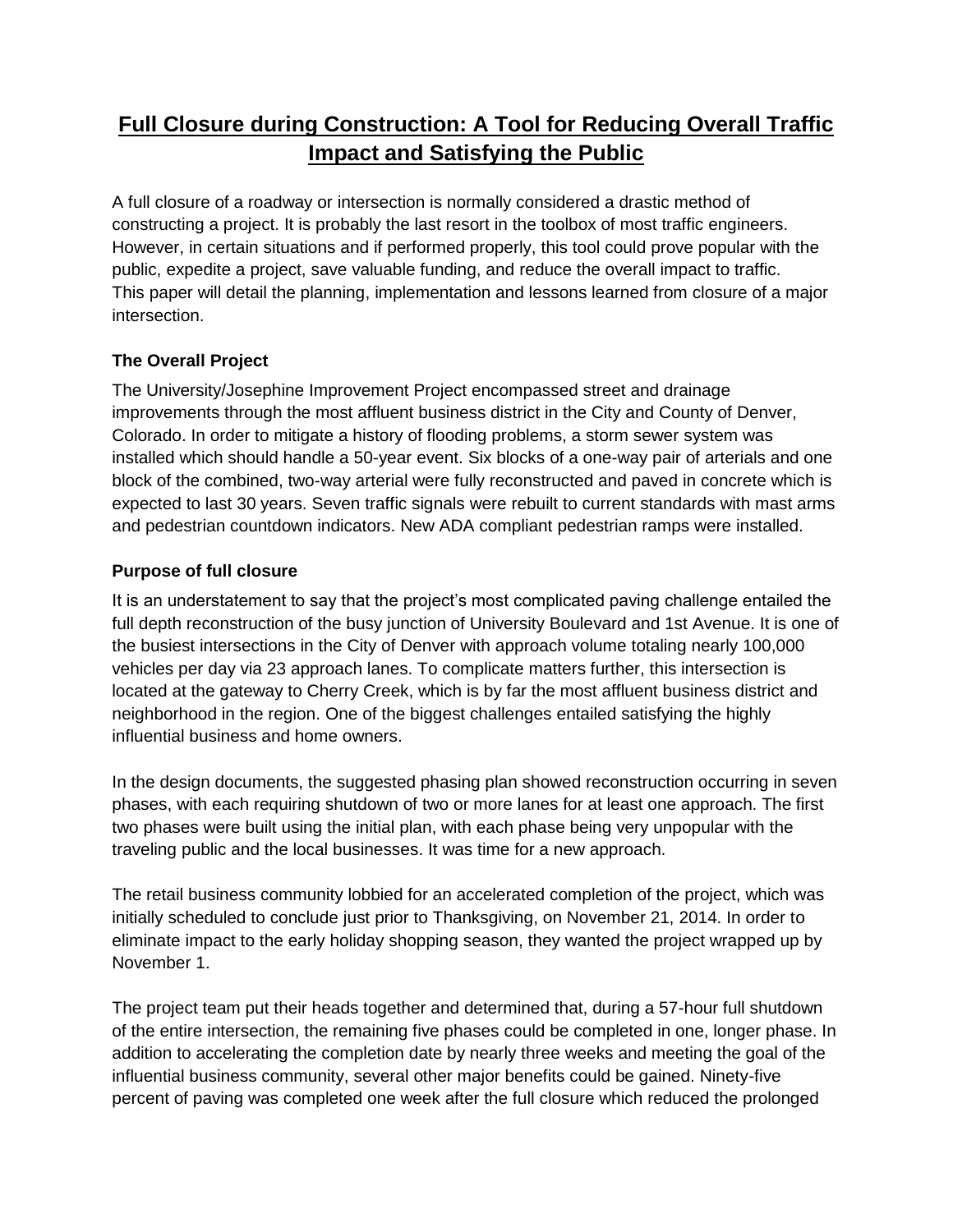impact to commuters. Because the major impacts ended much earlier than originally planned, the closure also accelerated the return of motorists and shoppers to the area. With full public notice, the overall congestion was substantially lower than it would have been if the remaining roadway improvements were constructed in five phases, as originally planned.

#### **Public Outreach**

Engagement of the public was absolutely essential. Weeks prior to the closure, the concept was presented to the business and neighborhood groups. With organized presentations and outreach, they were convinced that closure was the best option.

Four days prior to the event, a press conference was held. It was led by the City and County of Denver's Public Works communication team. The media was advised of the purpose and essential facts. One day prior to the closure, a media advisory was issued. The advisory provided a condensed summary of the impacts and alternate routes. The summary could be readily converted into sound bites and written articles.

During the closure, a viewing area was setup specifically for the media, with the City's communications team providing updates at prescheduled times.

During the closure, local access was maintained to all businesses and residences. Prior to the closure, variable message signs (VMS's) were installed on all approaches to the University/1st Avenue intersection.

The broad public outreach resulted in extensive notification and coverage by the media via television, radio and newspaper. This was a sign of success since the efforts of the outreach by the project team were magnified exponentially.

### **Coordination and Staffing**

Prior to the closure, coordination meetings were held with the Regional Transportation District (RTD) since seven bus routes were affected. Also attending those meetings were Emergency services (police, fire, ambulance) and Denver Traffic Engineering. Everyone was made aware of the alternate routes.

During the event, the City's Traffic Engineering group monitored the closure and adjacent arterials from their Traffic Management Center. They also assisted by providing two signal timing changes in order to improve congestion at key intersections.

Additionally, the project team directly assigned to the event held internal planning meetings in order to discuss and hone their operations plan. All personnel who worked for the City were provided with an Operations Plan notebook which included assigned shifts and cell phone numbers of all personnel who would be on-duty during the closure, including employees from the contractors and Parsons Corporation. Parsons assisted the City by providing construction management services throughout the entire project.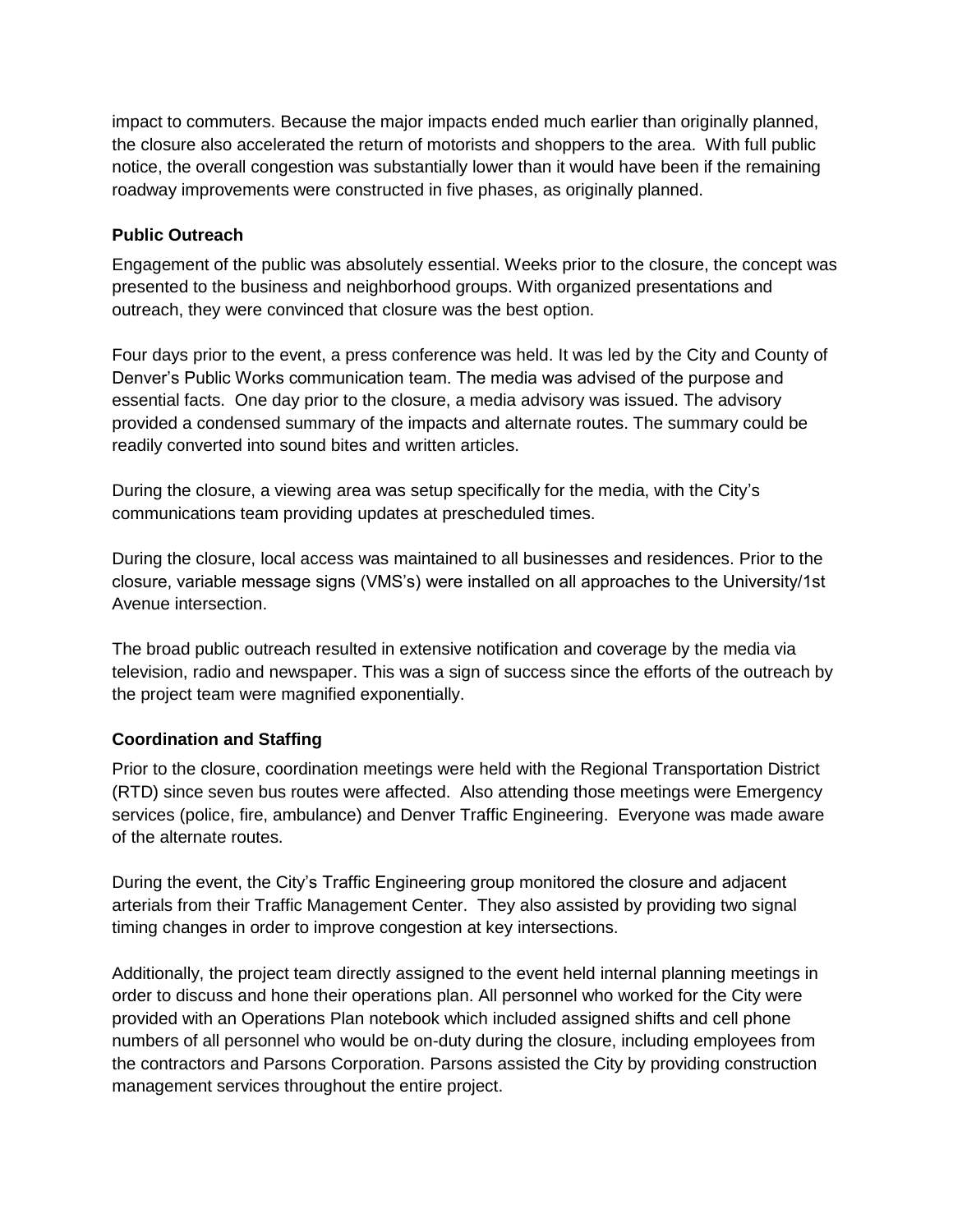At all times, the City staffed one engineer and three inspectors on site (two right-of-way and one civil inspector). Parsons also staffed engineers and inspectors on every shift.

#### **Traffic Management**

Below, the traffic control utilized during the event is described in the following order: beginning at the outer radius and working toward ground zero, i.e., from farther away toward the closed intersection.

During the event, VMS's located at key decision points up to three miles from the intersection stated that University/1st was closed until Tuesday at 7 am. On the east side of the closure, two VMS's announced "All Business Open, No Access to Speer", i.e., no (convenient) access to the other side of the closure. Up to two miles from the closed intersection, detour signage was placed at key intersections.

The detour signage helped facilitate local circulation and guide motorists to alternate routes. Nearer to the closure, signage directed visitors to the Cherry Creek Shopping Center, Cherry Creek North dining and shopping, and adjacent commercial areas.

"Soft" closures were utilized with the presence of uniformed traffic control officers (UTC) in order to funnel traffic to one lane for the purpose of allowing local access only to businesses and/or residential areas, i.e., no through traffic. Nearer to the University/1st intersection, "hard" closures blocked all access except at a few specific locations where the route was the only means of accessing a property. At the hard closures, flaggers were present in order to allow only those few motorists who truly required access.

Pedestrians and cyclists were routed around the intersection with detours of no more than two blocks. The Cherry Creek trail, a popular multi-use, paved path, remained open with minor rerouting.

### **Work Completed During Construction**

Beginning at 10:00 pm on the night of Saturday, September 20, the intersection was closed with a promise to the public that it would open 57 hours later by 7:00 am on Tuesday, September 23. With millions of people watching, there was a bit of pressure to get the job done on time(!). With about one hour to spare, the intersection re-opened.

During those 56 hours, the following tasks were completed:

- Asphalt removal
- Survey and fine grading
- Installation of traffic signal conduit
- Subgrade preparation and testing
- Concrete paving
	- 500 cubic yards total
	- Three passes using a slip-form paver
	- Four sections utilizing hand pouring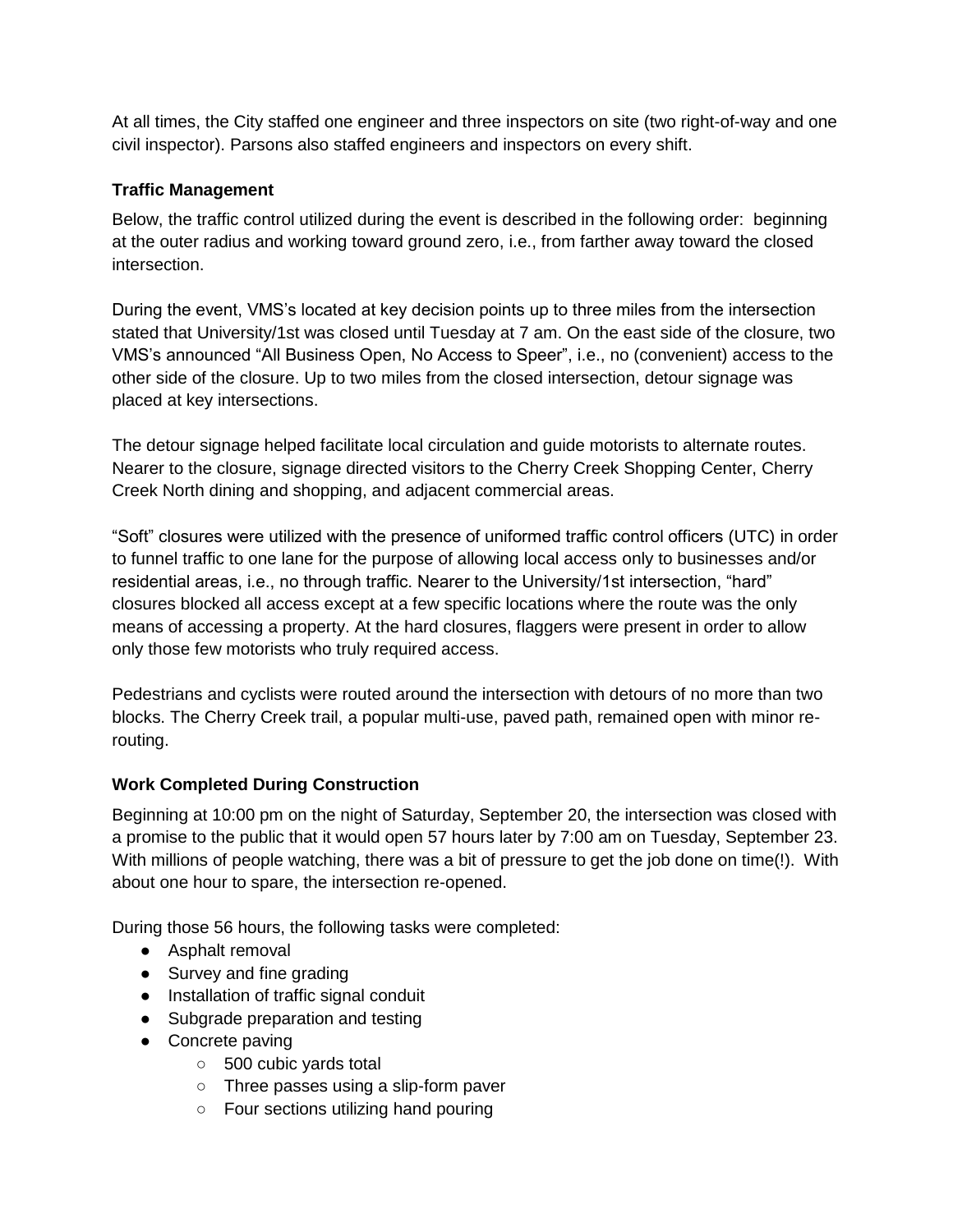- Sawcut new concrete
- Asphalt tie-ins to existing, adjacent pavement
- Temporary striping
- Sawcut and seal concrete
- Removal of traffic control

#### **Lessons Learned**

Following the closure, the project team received positive feedback from the community, including the affected business owners, residents and commuting public. Despite this good news, the project team focused on learning where improvements could be made for future events of this nature.

Two of the soft closures, which were staffed by uniformed traffic control (UTC), did not sufficiently filter motorists, therefore causing traffic to queue downstream at the hard closures. In order to mitigate the queuing, the hard closures were moved upstream, thus eliminating the soft closures at those two locations. In the future, the presence of flaggers at the soft closures in addition to UTC would improve the filtering of motorists.

Two days prior to the closure, a City inspector should double check all signs (static and VMS). During the event, it was discovered that two VMS's were not installed and a few other signs were placed at incorrect locations.

Inclusion of bus detour routes in the Operations Plan notebook would have allowed employees to assist bus patrons in finding the nearest, open stops.

In the future, require the contractor to have a backup concrete supplier. On Sunday, the lone supplier ran out of cement, therefore delaying the remaining paving until Monday when cement could be obtained.

Although entry and exit routes for trucks were provided to the contractor, there was a miscommunication between the contractor and the trucking companies. In the future, the route maps could be printed by the City and given to the contractor for dissemination to the trucking companies.

If a drastic measure such as a full closure is planned, be certain that all of the contractors will provide sufficient manpower. One of the subcontractors surprised everyone else by providing a severe lack of labor, contrary to their stated plan.

Perhaps, it would have been possible to plan work such that westbound (i.e., inbound) was paved first in order to open that direction before one of the Monday peak periods of commuter traffic.

Despite rain showers, a supply issue with cement, and an additional section of reconstruction added by the contractor after the closure began, the intersection opened on time.